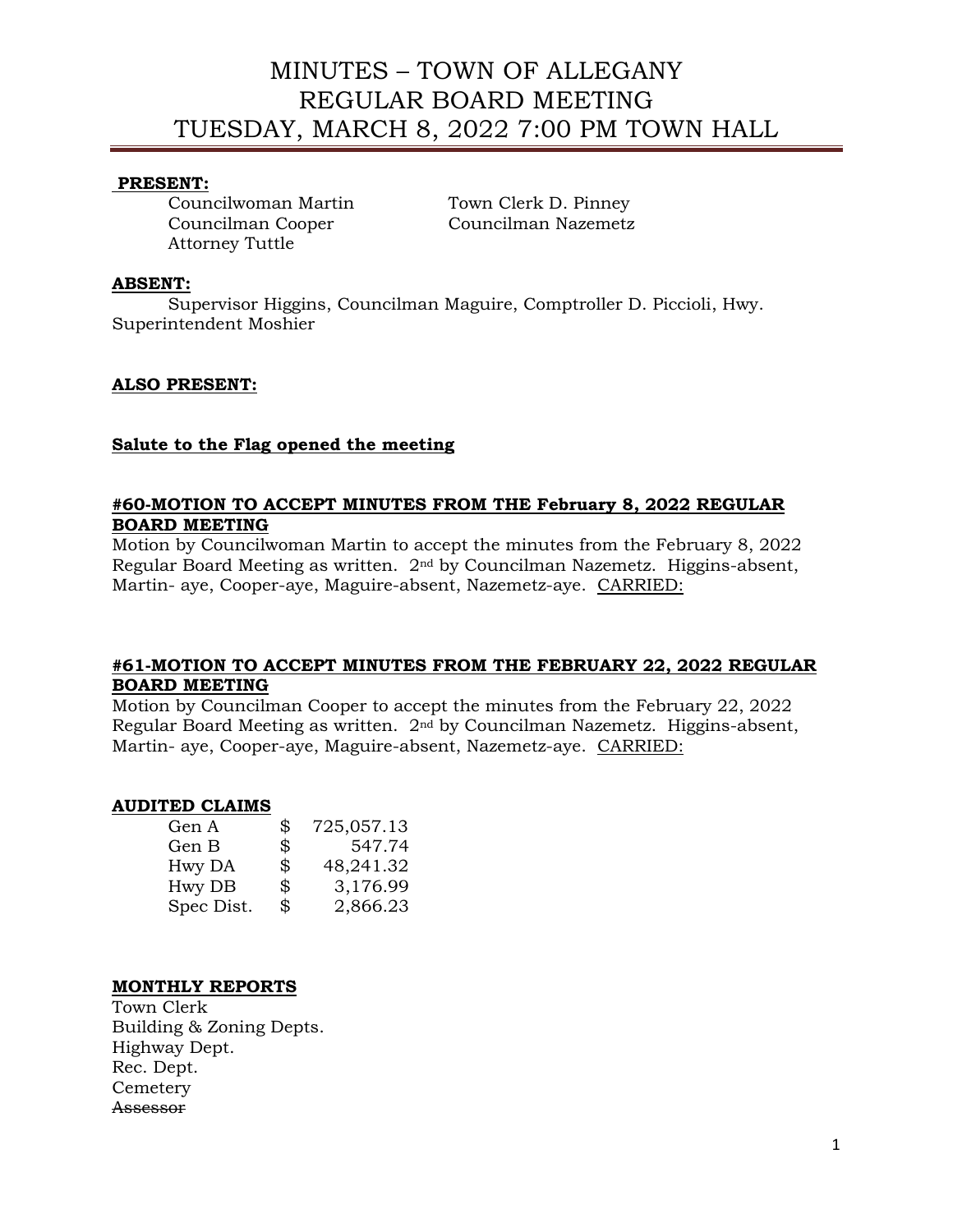# MINUTES – TOWN OF ALLEGANY REGULAR BOARD MEETING TUESDAY, MARCH 8, 2022 7:00 PM TOWN HALL

Town Justice D. Porter – report for February 2022 – amount collected: \$ 9,176.00. Town Justice A. Spears – report for February 2022– amount collected: \$ 3,904.00.

# **CORRESPONDENCE**

- 1. Tom Reed Grant Alert: WNY REDC Accepting letters of interest The Board discussed the grant
- 2. Edwin Becker: Change of Zone Petition

# **NEW BUSINESS**

1. Appoint Part-time recreation worker Lorenzo Rodriguez

# **#62-MOTION TO APPOINT RECREATION WORKER.**

Motion by Councilman Nazemetz to appoint Lorenzo Rodriguez as part-time Recreation Worker effective 3/9/2022 at a rate of \$15.00 hr., with a probationary period of 6 mos. 2nd by Councilman Cooper. Higgins-absent, Martin- aye, Cooper-aye, Maguireabsent, Nazemetz-aye. CARRIED:

2. Express interest in Cattaraugus County aerial mosquito spraying

# **#63-MOTION FOR WRITTEN INTEREST MOSQUITO SPRAYING CONTRACT**

Motion by Councilman Nazemetz to allow Deputy-Supervisor Martin to sign contract expressing interest in participating in the annual Cattaraugus County aerial mosquito spraying program for 2022. 2nd by Councilman Cooper. Higgins-absent, Martin- aye, Cooper-aye, Maguire-absent, Nazemetz-aye. CARRIED:

# **OLD BUSINESS - none**

# **OTHER BUSINESS**

1. Discuss referring Becker change of zone petition to the Planning Board

# **#64-MOTION TO REFER ZONE PETITION TO THE PLANNING BOARD**

Motion by Councilman Cooper to refer the Becker Change of Zone Petition to the Planning Board. 2nd by Councilman Nazemetz. Higgins-absent, Martin- aye, Cooperaye, Maguire-absent, Nazemetz-aye. CARRIED: